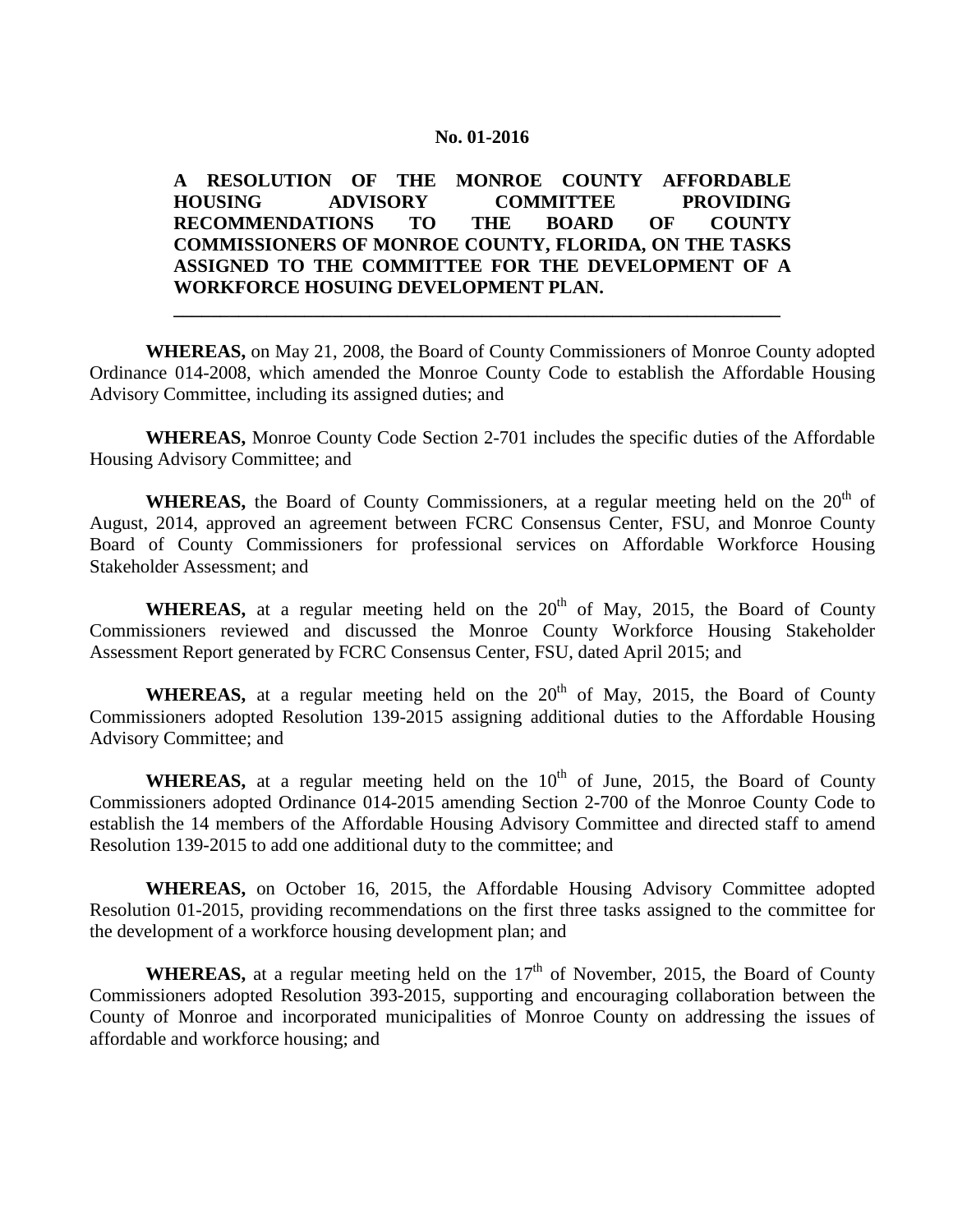**WHEREAS,** on November 20, 2015, the Affordable Housing Advisory Committee adopted Resolution 02-2015, recommending to the Board of County Commissioners an amendment to the Local Housing Assistance Plan, as required by the State Housing Initiatives Partnership Program Act; and

**WHEREAS,** on November 20, 2015, the Affordable Housing Advisory Committee recommended to the Board of County Commissioners a Review of Surplus Land Inventory and Inventory List and provided an inventory of county-owned real property which may be appropriate for affordable housing; and

**WHEREAS,** on January 22, 2016, the Affordable Housing Advisory Committee adopted Resolution 03-2015, recommending that the Board of County Commissioners support and fund a nexus study as the first step in considering the expansion of the current County residential inclusionary housing program to cover transient and commercial development in the County;

**WHEREAS,** the Monroe County Affordable Housing Advisory Committee has held meetings on August 21, 2015, September 18, 2015, October 16, 2015, November 20, 2015, December 18, 2015, January 22, 2016, February 19, 2016, March 18, 2016, April 22, 2016, May 20, 2016, June 17, 2016, and July 22, 2016 to produce consensus recommendations to the BOCC on the issues included in their charge;

# **NOW, THEREFORE, BE IT RESOLVED BY THE MONROE COUNTY AFFORDABLE HOUSING ADVISORY COMMITTEE:**

The Monroe County Affordable Housing Advisory Committee provides recommendations to the BOCC, attached as Exhibit 1 and incorporated herein.

**PASSED AND ADOPTED** by the Monroe County Affordable Housing Advisory Committee at a meeting held on the  $22<sup>nd</sup>$  day of July, 2016.

 $X$  Jim Cameron \_\_X\_\_\_Capt. Ed Davidson \_absent\_\_Hana Eskra  $X$  Bill Hunter \_\_X\_\_\_Warren Leamard \_\_X\_\_\_Kurt Lewin  $X$  Ken Naylor

\_absent\_\_Tim Root \_\_X\_\_\_Jim Saunders \_\_X\_\_\_Stephanie Scuderi \_\_X\_\_\_Ed Swift III  $X$ <sub>\_</sub>Randy Wall \_absent\_\_Jodi Weinhofer \_absent\_\_William Wiatt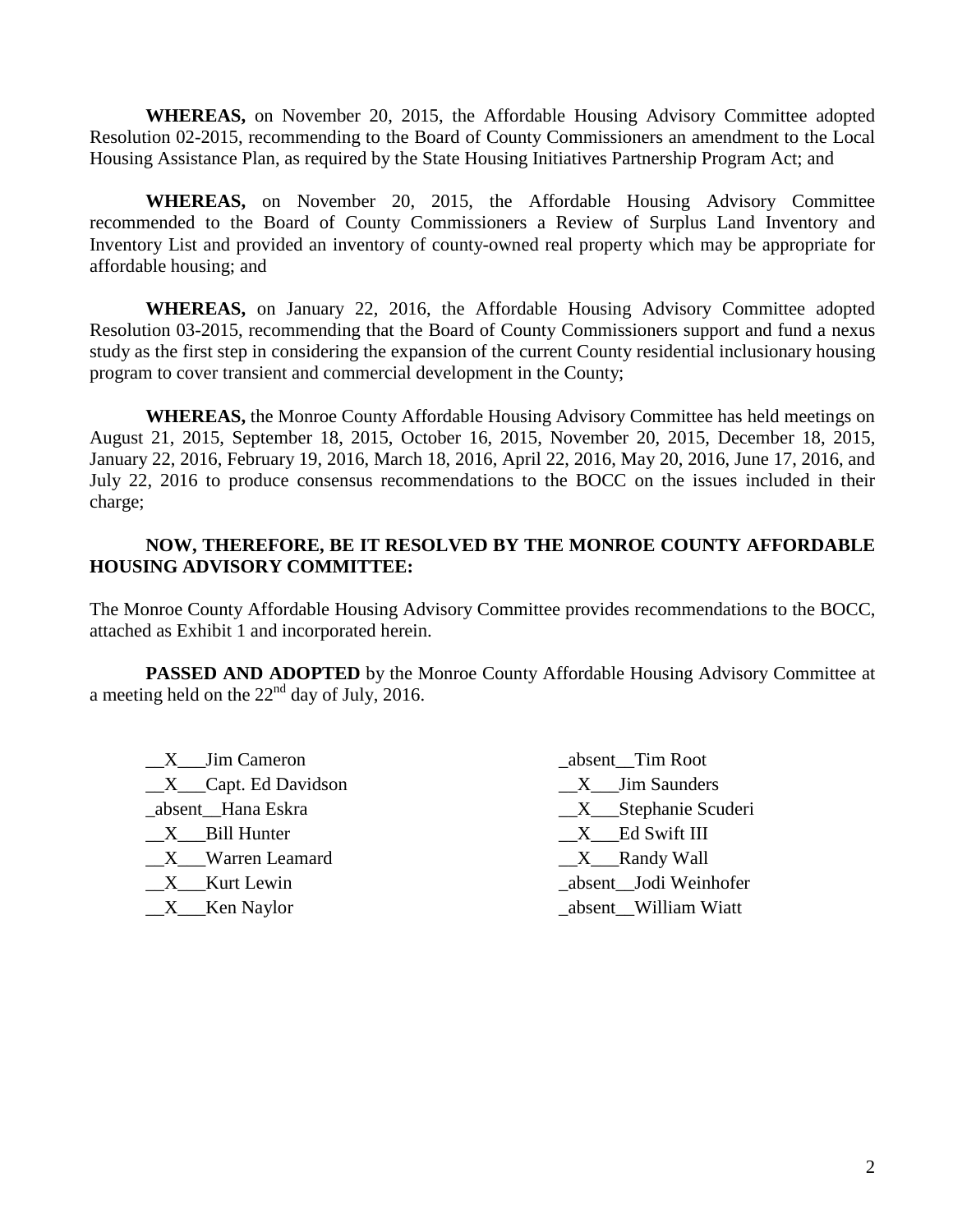## **EXHIBIT 1**

## **TASK # 1 & 2 WORKFORCE AND WORKFORCE HOUSING DEFINITIONS AND NEED**

#### OCTOBER 2015 AHAC CONSENSUS RECOMMENDATIONS

- *1.* The BOCC should review the Committee's recommended definitions for "Workforce" and "Workforce Housing." If the BOCC accepts the Committee's recommendation, it should direct staff to propose any Land Development Code amendments needed to incorporate them.
- *2.* Workforce means individuals or families who are gainfully employed supplying goods and/or services to Monroe County residents or visitors.
- *3.* Workforce Housing means dwelling units for those who derive at least 70% of their income as members of the Workforce in Monroe County and who meet the affordable housing income categories of the Monroe County Code.
- *4.* Based on the current, available data, the Committee believes there is an unmet Workforce Housing need throughout Monroe County, specifically near employment centers. It recommends the BOCC recognize that Monroe County continues to experience a critical Workforce Housing need. The need and demand for Workforce Housing appears most critical for those households at the median, low and very lowincome levels and is most severe in the middle and lower Keys.

#### **TASK # 3 QUALIFYING & MONITORING DEED RESTRICTED AFFORDABLE HOUSING**

#### OCTOBER 2015 AHAC UNANIMOUS CONSENSUS RECOMMENDATIONS

*The* bold *language for recommendation #7 below were suggested refinements that were agreed to by the AHAC at the June 17 meeting.*

The Committee recommends the BOCC take action to strengthen the County's ability to qualify and monitor deed restricted affordable housing in unincorporated Monroe County.

- *5.* The BOCC should direct staff to continue to build its database of deed-restricted units.
- *6.* The Committee strongly recommends staff coordinate, collaborate and share information with the Monroe County Housing Authority, municipalities, nonprofit entities, and the real estate sector to create a dynamic countywide database, inventory for existing affordable housing.
- *7.* **By October 2016**, County staff should develop **proactive mechanisms including code requirements and fines** based on HUD guidelines to enhance the monitoring of affordable housing including consideration of securing the services of the Monroe County Housing Authority, additional County staff or 3<sup>rd</sup> party monitoring services or some combination thereof. Funding estimates for such a program should be developed and evaluated by staff and the Monroe County Housing Authority and should be considered in deciding how to develop the most cost effective monitoring and qualifying approach.
- *8.* The Committee strongly recommends staff coordinate and share information with the municipalities in developing these options, with a goal of developing a countywide monitoring mechanism program.
- *9.* The Committee strongly recommends that the County identify and fund an enhanced enforcement program as an essential element for maintaining affordable workforce housing in the County. This program should address compliance and enforcement of deed restricted property to maintain our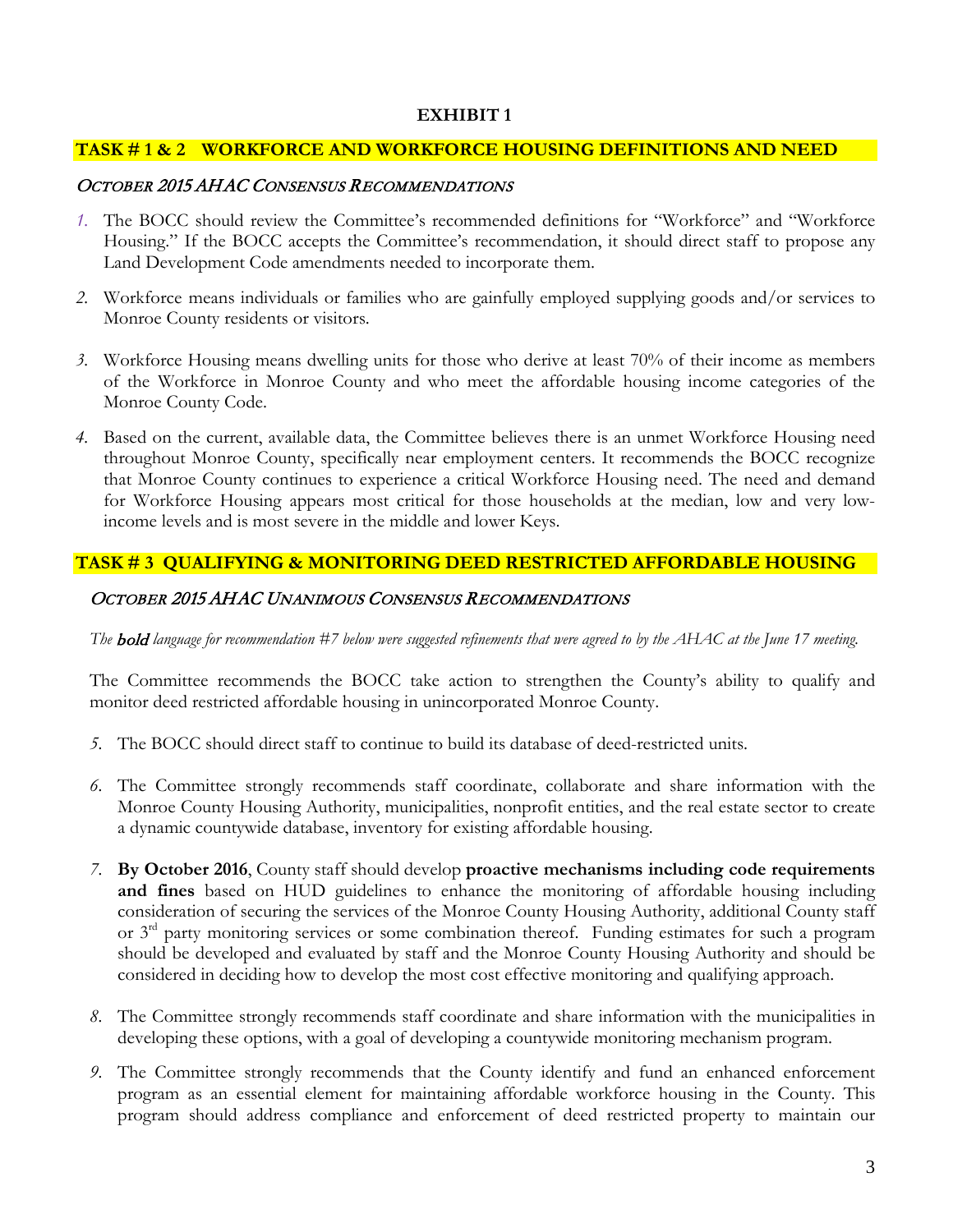available housing stock.

- a) Authorize Code Compliance and/or the Monroe County Tax Collector's Office to more aggressively pursue illegal rentals.
- b) Require that owner-occupied units be homesteaded.

## **TASK #4 DEVELOP SOLUTIONS FOR RENTAL WORKFORCE HOUSING**

- *10.* The AHAC recommends the BOCC direct staff to evaluate and develop comprehensive plan and land development code amendments to create a workforce housing overlay which can be applied to properties (through a map amendment) to provide additional density bonuses for workforce developments that offer only workforce housing rentals in perpetuity on Tier III designated lands. *(formerly 4 a.)*
- *11.* The AHAC recommends the BOCC direct staff to evaluate and recommend a proactive approach to enhance the enforcement against illegal vacation rentals; tourist housing and vacation rentals of affordable housing units; including additional code compliance staff to focus on short-term rentals and continued partnership with the Monroe County Tax Collector. *(formerly 4 b.)*
- *12.* The AHAC recommends the BOCC direct the Land Authority to evaluate and provide recommendations to the BOCC on utilizing Land Authority funds to buy back expiring deed restrictions in order to preserve rental affordable housing. The Land Authority should consider remaining deed restriction timeframes and make recommendations on potential monetary offers to provide for a range of additional deed restriction years, including a priority for perpetual deed restrictions in order to preserve existing affordable housing. *(formerly 4 c.)*
- *13.* The AHAC recommends the BOCC direct staff to evaluate and provide recommendations to the BOCC on strategies and best practices for engagement, outreach, public awareness and education to address the NIMBY ("Not in my backyard") sentiment to workforce housing and collaborate with the developers, municipalities, the private and non- profit sectors. *(formerly 4 d.)*

# **TASKS #5 & #6 DEVELOP INCENTIVES FOR WORKFORCE HOUSING ON TIER 3 PROPERTIES, INCLUDING STRATEGIES FOR INCREASING DENSITY.**

- *14.* The AHAC recommends the BOCC consider issuing requests for proposals (RFP) for the development of workforce housing on county-owned land as a key priority. The AHAC recommends the BOCC direct staff to collaborate with other public entities which own land in the county and recommend how best to increase and target incentives for leasing back the properties to workforce housing developers. The AHAC also recommends the BOCC direct the Land Authority to prioritize the purchase of additional Tier 3 lands for the development of workforce housing. The BOCC may also consider future RFPs for the development of affordable housing. *(formerly 5/6 a.)*
- *15.* The AHAC recommends the BOCC direct staff to evaluate the legal, financial and legislative issues and develop recommendations on the development of a property tax incentive for homeowners that rent a lawfully established existing market rate unit to a member of the workforce in any Tier within the very low, low and median affordable housing income limits and rental rates. *(formerly 5/6 b.)*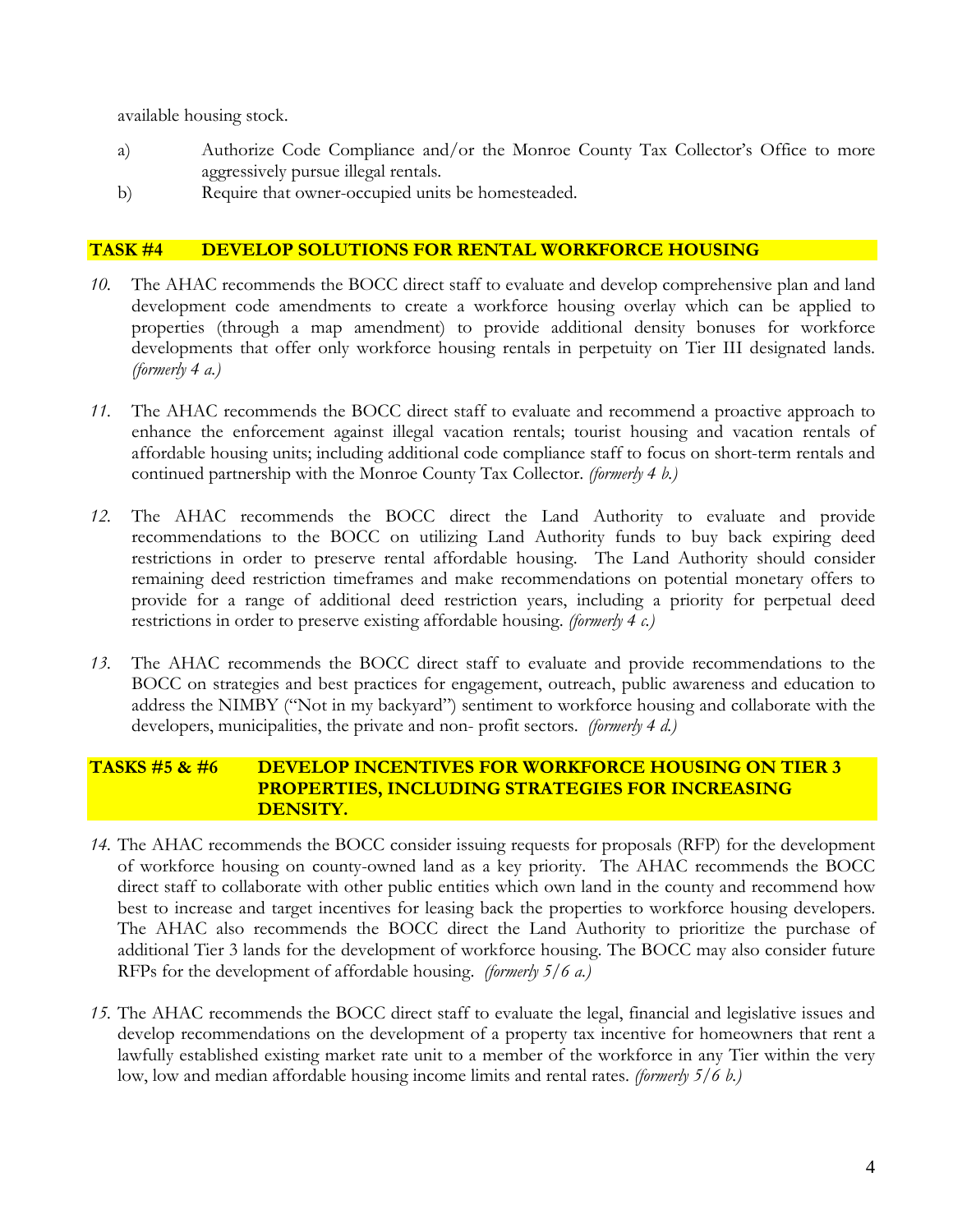- *16.* The AHAC recommends the BOCC direct staff to evaluate the legal, financial and legislative issues and develop recommendations on the creation of a 10-year tax incentive for the development of only workforce housing. *(formerly 5/6 c.)*
- *17.* The AHAC recommends the BOCC direct staff to maintain and update the inventory of County owned land that can be used for affordable housing development. *(formerly 5/6 d.)*
- *18.* The AHAC recommends the BOCC direct staff to evaluate and develop comprehensive plan and land development code amendments to allow property owners of Tier 3 designated lands with an existing market rate dwelling unit to add an accessory workforce housing residential unit which will require the use of an affordable ROGO. Staff should evaluate residential zoning districts, density standards, income levels, maximum size of the accessory workforce housing residential unit and the minimum property size for the development of an accessory residential workforce housing unit. This can be a method to incentivize the development of smaller "starter units" for the workforce. *(formerly 5/6 e.)*
- *19.* The AHAC recommends the BOCC direct staff to evaluate and develop comprehensive plan and land development code amendments to create a Workforce Housing overlay for the Planning Commission to recommend and Board of County Commissioners to approve an extra story for the development of an exclusive workforce housing project, up to maximum of 40 feet. *(formerly 5/6 f.)*
- *20.* The AHAC recommends the BOCC direct staff to revise existing Land Development Code Section 130- 161.1 to provide another incentive for the preservation of affordable housing and the development of market rate housing on Improved Subdivision (IS), Tier III properties as follows:

"ROGO exemptions transferred under this program may be transferred on a 1 for 1 basis where the ROGO exemptions are to be transferred to Tier III, single-family residential lots or parcels within the Improved Subdivision (IS) land use district and the same ROGO planning subarea for the development of single family detached dwelling units. However, where transfers are to be made to commercial or recreational working waterfronts (as defined by Florida Statutes), or to multi-family projects in non-IS districts, the transfers shall result in no fewer than two deed-restricted affordable or workforce housing units remaining on an eligible sender site(s) for each market rate ROGO exemption transferred." *(formerly 5/6 g.)*

*21.* The AHAC recommends the BOCC direct staff to evaluate and develop comprehensive plan and land development code amendments to create an additional workforce housing density bonus in the Mixed Use Zoning District to provide additional density only for the development of workforce rental housing in the median, low and very low income categories which is deed restricted in perpetuity and located on Tier 3 designated lands. *(formerly 5/6 h.)*

### **TASK # 7 DEVELOP STRATEGIES TO INCREASE THE MONROE COUNTY HOUSING AUTHORITY'S ROLE IN WORKFORCE HOUSING, SPECIFICALLY AS A MANAGEMENT ENTITY FOR RENTAL WORKFORCE HOUSING**

*See Task 3, Recommendations 7-9 that address this Task.*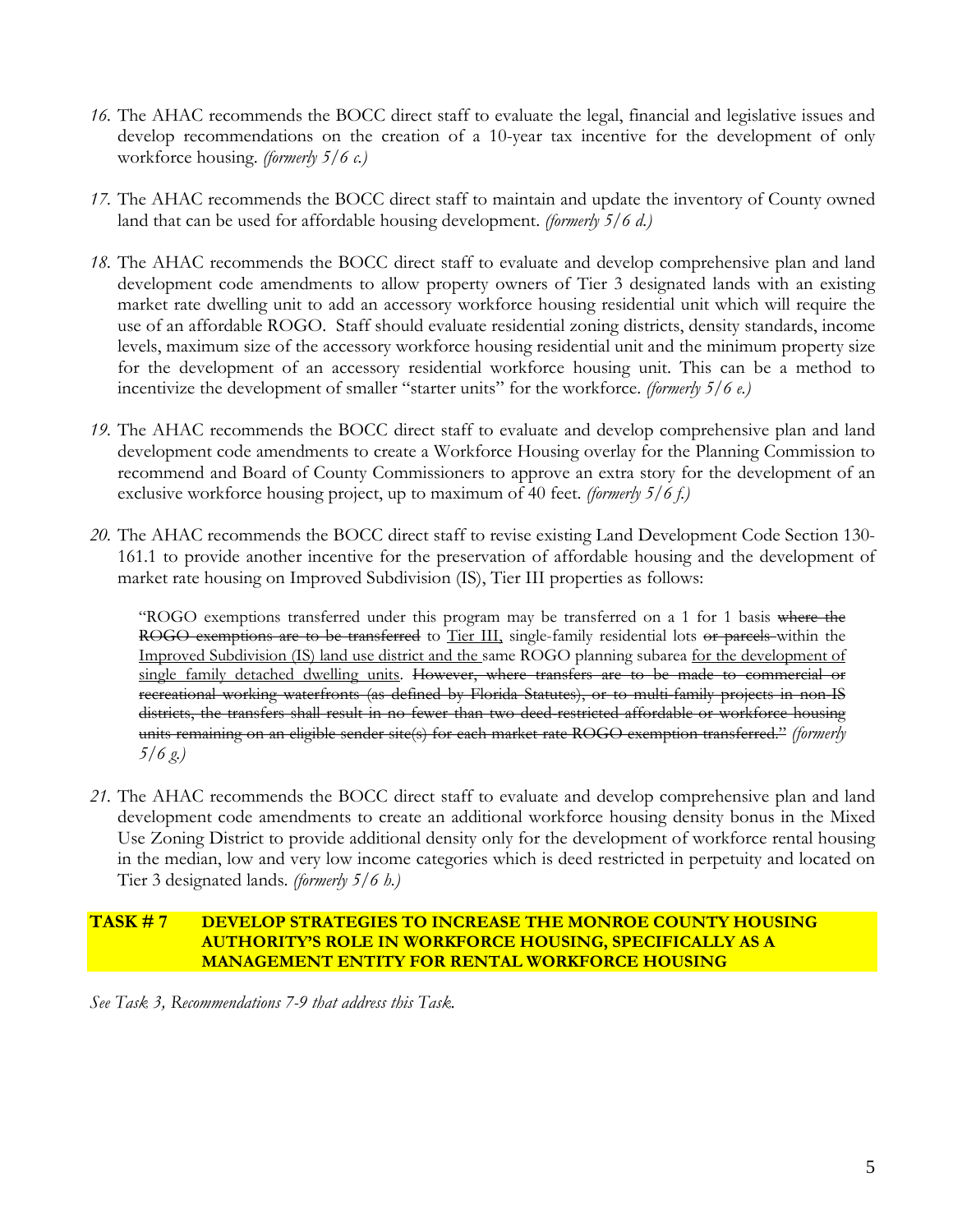# **TASK # 8 EXPLORE AND PROPOSE LOCAL FUNDING SOURCES TO HELP EXPAND WORKFORCE HOUSING IN MONROE COUNTY**

Unquestionably these recommendations will be costly, in developing these recommendations, the AHAC believes from the past 12 months of discussions that the Commission should set a 10-year target of raising at least \$10 million annually from local funding sources to help expand workforce housing in Monroe County and address the unmet Workforce Housing need throughout Monroe County, specifically near employment centers.

- *22.* The AHAC recommends the BOCC direct staff to evaluate the legal, financial and operational issues and make recommendations on whether and how to establish an annual fee on non-primary residences that are not utilized as long-term rentals (6 month rentals or greater) to be dedicated to supporting workforce housing and the enforcement of regulations. *(formerly 8.a.1)*
- *23.* The AHAC recommends the BOCC direct staff to evaluate the legal, statutory, financial and operational issues and make recommendations on whether and how to establish a property tax exemption for nonprimary residences that rent their residence for not less than 6 months (long term) to a member of the Monroe County workforce. Every property owner claiming the additional reduction in assessed value must annually file an application with the Monroe County Property Appraiser, including documentation and affidavit regarding the qualifying workforce housing occupant of the residence for the year in which the reduction is sought. *(formerly 8.a.2)*
- *24.* The AHAC recommends the BOCC direct staff to evaluate the legislative, economic and financial issues, including and take the necessary steps and make recommendations on whether and how to propose to statutory amendments to increase by 1 penny the Tourist Impact Tax to provide additional dedicated funding for the acquisition of land for workforce housing and construction of workforce housing in Monroe County. Evaluate including a sunset date of 10 years. *(Formerly 8-b 1)*
- *25.* The AHAC recommends the BOCC direct staff to engage with the Community Foundation of the Florida Keys(CFFK), municipalities, and the business and tourist sector in Monroe County to establish a community workforce housing fund administered by the FKCF that can provide additional dedicated funding for workforce housing in Monroe County and rental assistance loans. *(Formerly 8 d.)*
- *26.* The AHAC recommends the BOCC direct staff to evaluate the legal, financial and economic issues and make recommendations on whether and how to increase the ad valorem tax on residential/commercial properties and commercial properties that are not rented at affordable rates in order to provide in order to provide additional dedicated funding for the acquisition of land for workforce housing and construction of workforce housing in Monroe County. *(Formerly 8-e)*
- *27.* The AHAC recommends the BOCC direct staff to evaluate the legal, financial and economic issues and make recommendations on whether and how to create a tax incentive for commercial properties that include workforce housing on the same site. *(Formerly 8-e.1)*

# **TASK # 9 REVIEW AND RECOMMEND WORKFORCE HOUSING STRATEGIES AS AMENDMENTS TO STATE STATUTES (TASKS A-D)**

*28.* The AHAC recommends the BOCC direct the Land Authority to evaluate and provide recommendations to the BOCC on utilizing Land Authority funds to buy back expiring deed restrictions in order to preserve rental workforce housing. The Land Authority should consider remaining deed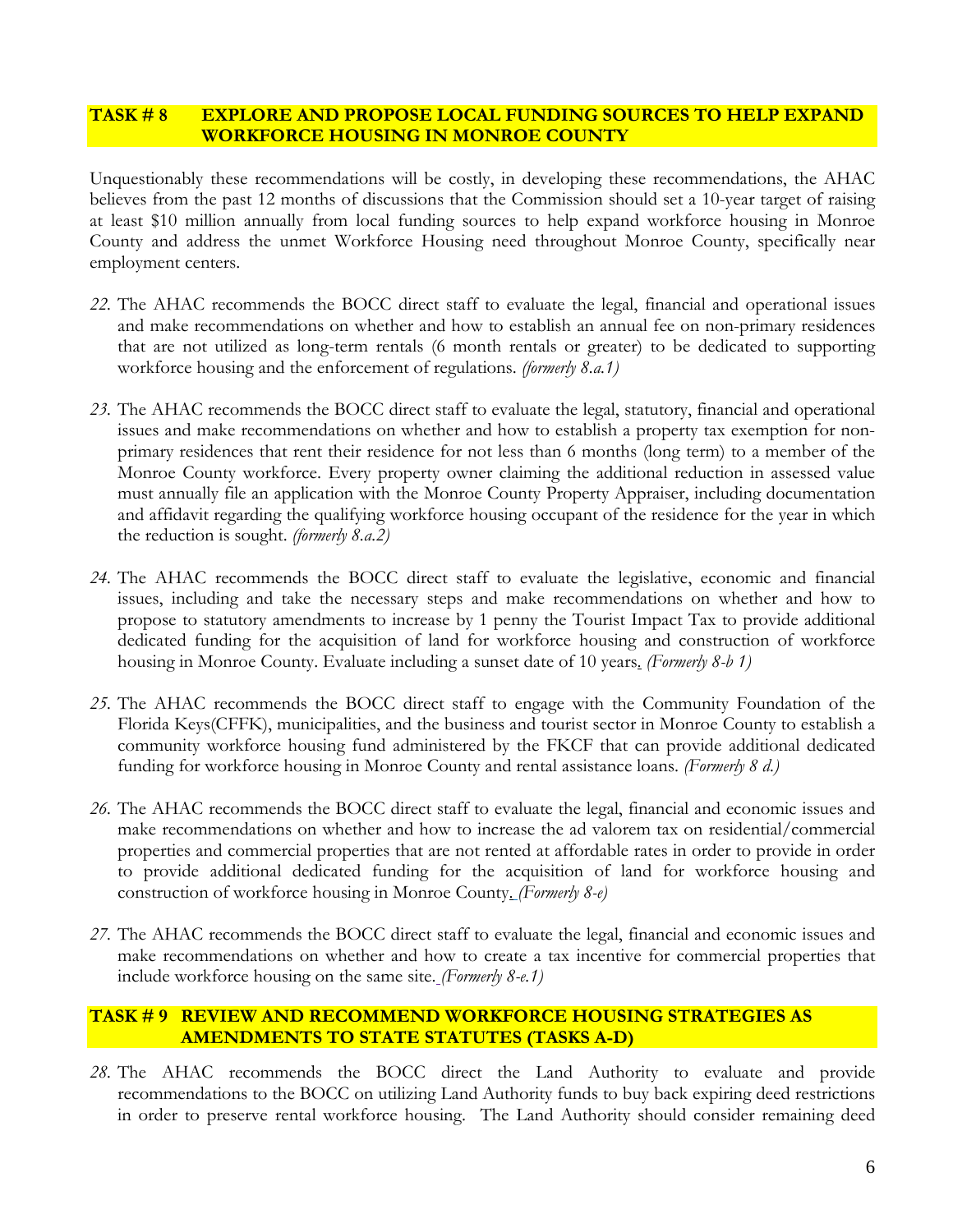restriction timeframes and make recommendations on potential monetary offers to provide for a range of additional deed restriction years, including a priority for perpetual deed restrictions in order to preserve existing workforce housing. *(Formerly 9-a.)*

*Note: Land Authority staff has stated that statutory amendments would not be needed for draft recommendation.*

*29.* In light of the workforce housing crisis in Monroe County, the AHAC recommends the BOCC continue to support of the provision of Sadowski Trust funding and the dedicated tax credit project for the Florida Keys as a key legislative priority. *(Formerly 9-b.)*

# **TASK 10 DEVELOP STRATEGIES FOR DEVELOPING INCLUSIONARY HOUSING REQUIREMENTS FOR HOSPITALITY AND COMMERCIAL DEVELOPMENTS TO SUPPORT BUILDING WORKFORCE HOUSING.**

*30.* "The AHAC recommends that the Board of County Commission support and fund a nexus study as the first step in the expansion of the current County residential inclusionary housing program to cover transient and commercial development in the County." *AHAC January 2016 Resolution to the BOCC*

*March 2016 AHAC Meeting*: The Committee emphasized with staff and the BOCC the urgency of completing the nexus study as soon as possible in order to advance policy recommendations on establishing an inclusionary housing program for transient and commercial development in the County.

- *31.* The AHAC recommends the BOCC direct staff to evaluate the legal, financial and economic issues and make recommendations on whether and how to amend the land development code to not allow inclusionary requirements to be satisfied through 'linkage' under Sec. 130-161 (c) with affordable housing units built in proportion of the government investment. *(Formerly 10-a.)*
- *32.* The AHAC recommends the BOCC direct staff to evaluate the legal, financial and economic issues and make recommendations on whether and how to amend land development code to not allow inclusionary requirements to be satisfied through 'linkage' under Sec. 130-161 (c) with affordable housing units already existing/built. *(Formerly 10-b.)*

*Note: linkage should not be available for existing affordable projects as they do not address the need for additional affordable housing.* 

# **TASK 11. OPPORTUNITIES FOR INTERGOVERNMENTAL COOPERATION ON WORKFORCE HOUSING**

*33.* Building on the February 2016 Workforce Housing Intergovernmental Roundtable and the continuing participation of municipal planning directors in the AHAC process, the AHAC recommends each jurisdiction pass a resolution to commit their respective Planning Director's meet to discuss at least twice a year to explore and implement consistent strategies for closer intergovernmental cooperation and collaboration on workforce housing. *(formerly 11 a)*

*Note: At the March 2016 AHAC meeting the Committee agreed that intergovernmental cooperation is a "very important" element of the AHAC's work and tasks on workforce housing. There was agreement that the planning directors review the potential areas that have been identified for cooperation at the Intergovernmental Roundtable and report back to their respective governing boards and the AHAC with any recommendations or suggestions for the Committee's consideration.*